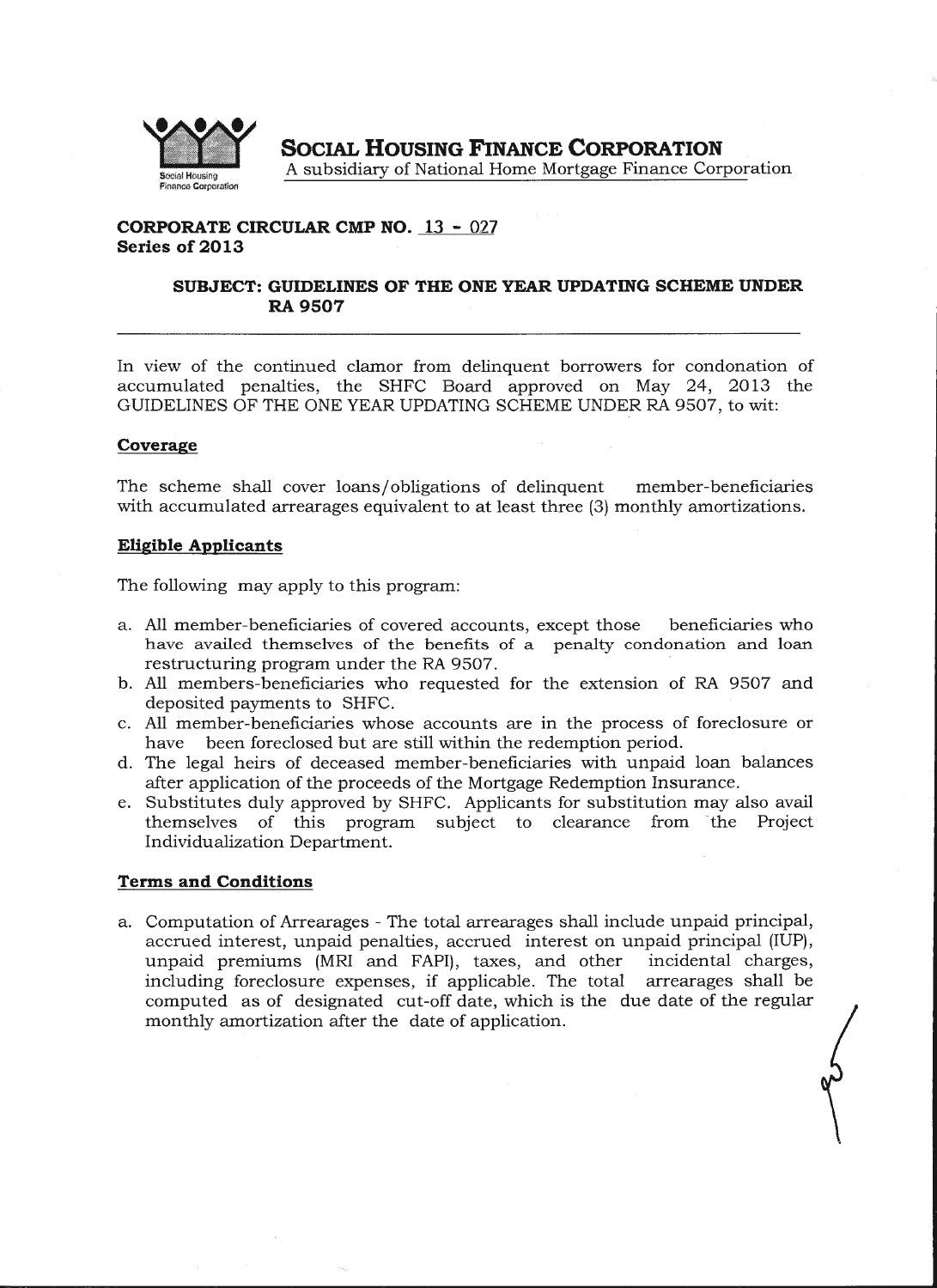- b. Downpayment Since RA 9507 requires no downpayment, applicants may opt to make a downpayment or not.
- c. Processing Fee No processing fee is required.
- d. Condonation of Penalty All penalties shall be condoned provided that the regular amortizations are updated and all arrearages are settled on or before one year from cut off date. Penalties shall be added back to the account in the event of default or failure to settle all accounts (regular amortization and arrearages) within the said term. This shall apply whether the borrower opted to pay in monthly installment or lump-sum.
- e. Payment Options Upon filing of application the applicant shall choose and commit from among the following options:

e.l Full updating upon application - The total arrearages shall be paid in full upon application of the borrower. In this case, the cut off date shall be the application date.

e.2 Pay in monthly installments - The total arrearages shall be settled through monthly installment of not more than 12 months. The payment shall commence a month after the cut- off date. The monthly payment shall be composed of the monthly installment for arrearages and the regular monthly amortization.

e.3 Pay in lump sum- The total arrearages shall be settled in full on any date before the lapse of one year from cut off date. The borrower is not required to pay the monthly installment for arrearages but shall pay the regular monthly amortization. The lump sum payments should not be less than the total arrearages otherwise, the account shall be considered in default and penalties condoned shall be added back to the account.

- f. Delayed Payments Delayed payment of the regular monthly amortization shall be subject to penalty and IUP.
- g. Default An account shall be considered in default if the applicant fails to pay the regular monthly amortizations equivalent to at least three (3) months. In such cases, the SHFC may pursue foreclosure. Regardless of the payment option chosen, an account shall also be considered in default if the total payments made during the year is less than the total arrearages and the regular monthly amortizations.
- h. Documentation all approved applicants shall be required Promissory Note. to execute a